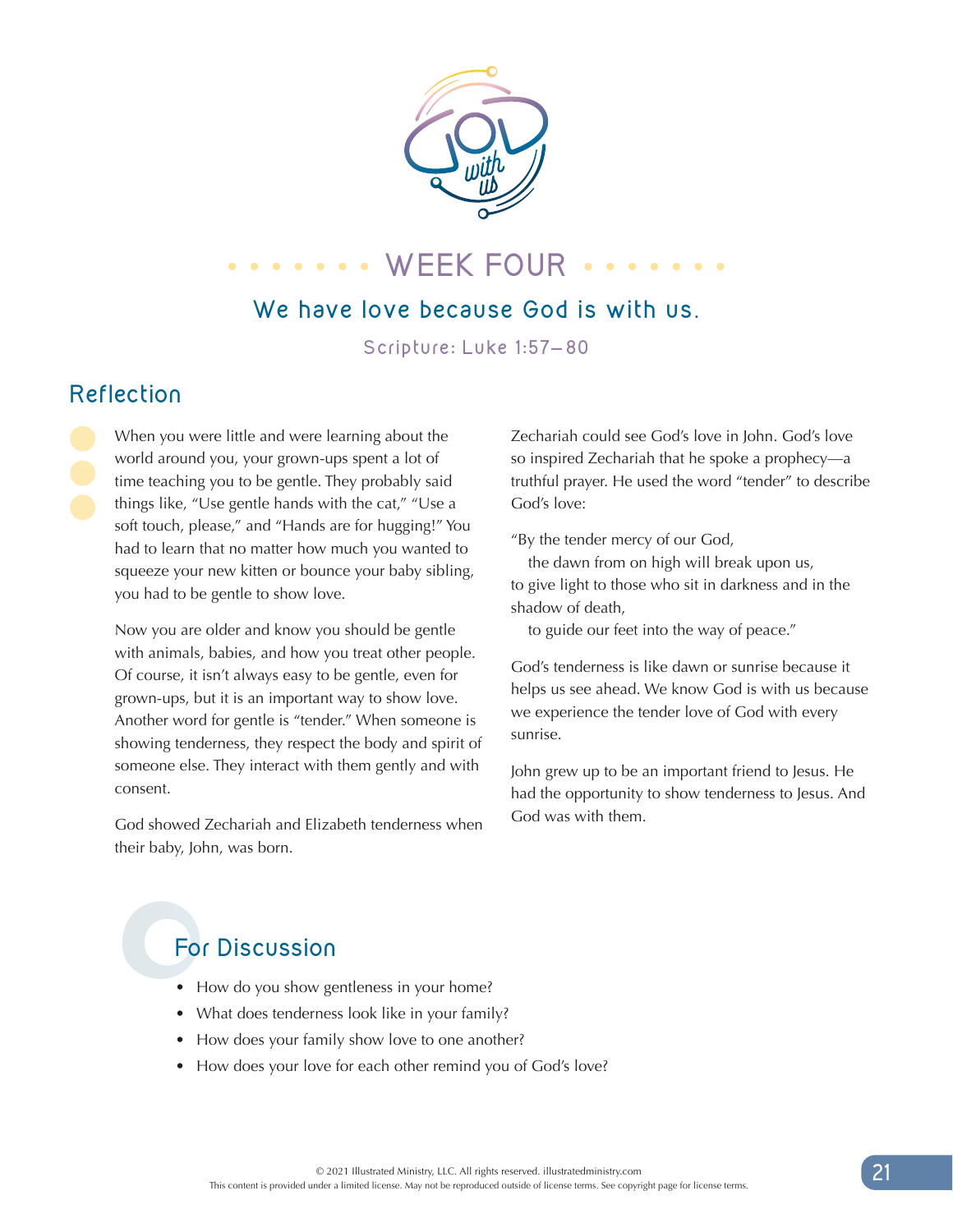## **Family Activity:** Beaded Hearts

Noticing God's love in the world is like noticing purple shoes or green cars. At first, they don't seem common, but once you start to pay attention, they seem to be everywhere you look! In this activity, you'll practice noticing God's love all around you by making beaded hearts to share with others when you see God's love in action.

Have each person in your family make at least two beaded hearts. Begin by stringing beads onto a pipe cleaner, leaving about ½" of room on each end. Then twist the ends together and tuck them into one of the last beads. Now gently shape the pipe cleaner into a heart. As you create your hearts, have a conversation about this week's discussion questions!

As you go about your normal rhythms and routines this week, pay attention to the ways you see God's love in action. For example, when you notice someone showing love (to you or someone else), give them a beaded heart and say, "I see the love of God in you!"

You can also use these beaded hearts to practice showing love to others. Pay attention to the opportunities you have in your daily life to show God's love to yourself and the people around you. Whether you help clean up after a meal or are kind to yourself after a mistake, give yourself a beaded heart and say, "I see the love of God in me!"

#### **MATERIALS**

- $\Box$  Pony beads
- $\square$  Pipe cleaners

#### **Prayer**

- Dear God, your love for us is gentle, like a grown-up holding a baby. Your love for us is kind,
- like a kid hugging their favorite blanket. Help us love ourselves and others in the same way
- you love us. Amen.